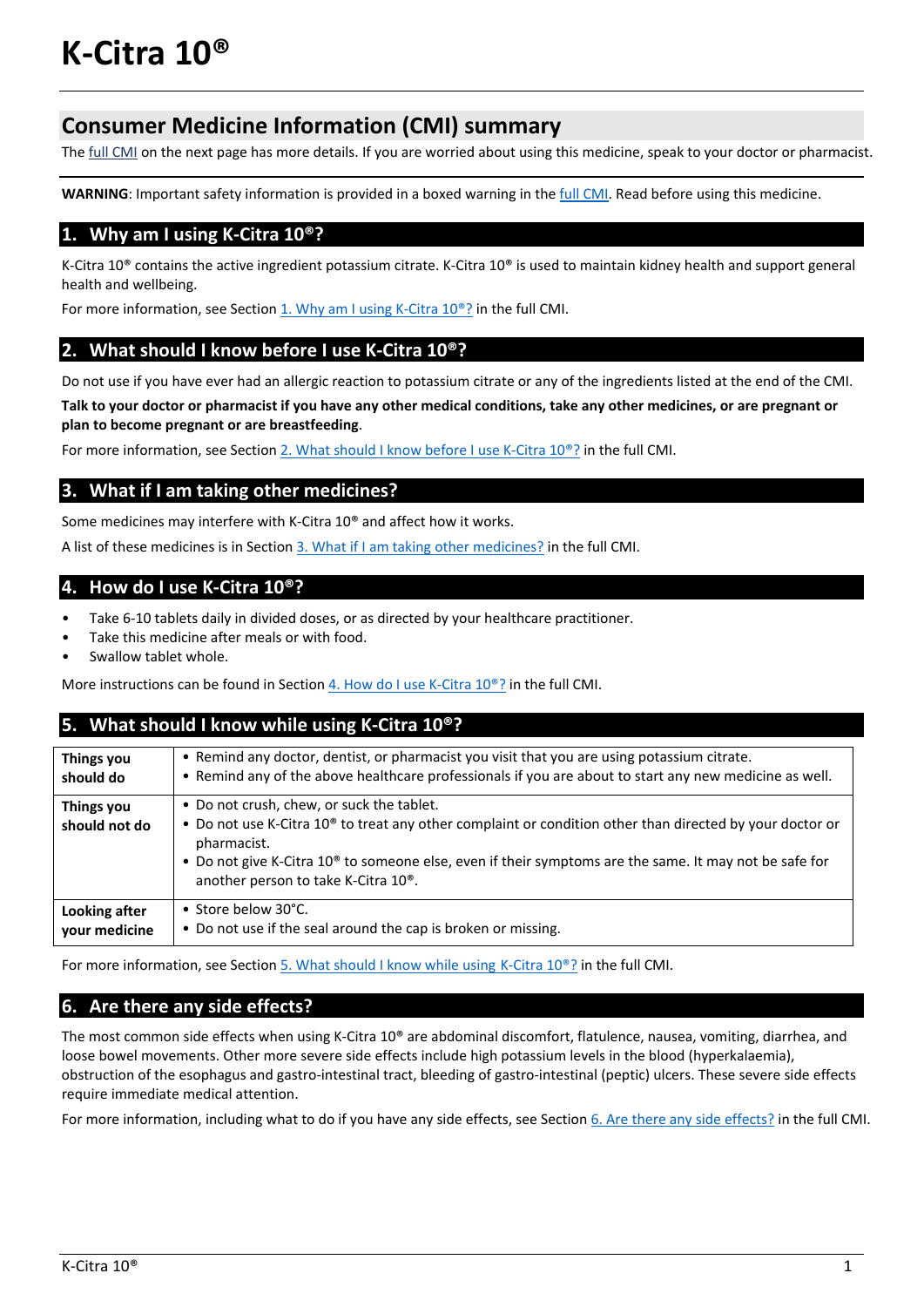# **K‐Citra 10®**

**Active ingredient(s):** *potassium citrate*

# **Consumer Medicine Information (CMI)**

This leaflet provides important information about using K‐Citra 10®. **You should also speak to your doctor or pharmacist if you would like further information or if you have any concerns or questions about using K‐Citra 10®.**

#### **Where to find information in this leaflet:**

- 1. Why am I using K-Citra 10<sup>®</sup>?
- 2. What should I know before I use K-Citra 10<sup>®</sup>?
- 3. What if I am taking other medicines?
- 4. How do I use K-Citra 10<sup>®</sup>?
- 5. What should I know while using K-Citra 10<sup>®</sup>?
- 6. Are there any side effects?
- 7. Product details

## **1. Why am I using K‐Citra 10®?**

**K‐Citra 10® contains the active ingredient potassium citrate.** K‐Citra 10® is a classified as a urinary alkaliser, a group of products that assist with the reduction of acidity in the urine.

**K‐Citra 10® is used to maintain kidney health and to support general health and wellbeing.**

## **2. What should I know before I use K‐Citra 10®?**

#### **Warnings**

#### **Do not use K‐Citra 10® if:**

- you are allergic to potassium citrate or any of the ingredients listed at the end of this leaflet.
- always check the ingredients to make sure you can use this medicine.
- you are taking potassium‐sparing agents such as triamterene, spironolactone or amiloride.
- the seal around the cap is broken or missing.
- it has expired, return it to your pharmacist for disposal.

#### **Check with your doctor or pharmacist if you:**

- have any other medical conditions including chronic renal failure, or any other condition which impairs potassium excretion such as severe myocardial damage or heart failure.
- take any medicines for any other condition.
- planning to start a strenuous physical exercise routine.

During treatment, you may be at risk of developing certain side effects. It is important you understand these risks and how to monitor for them. See additional information under Section 6. Are there any side effects?

#### **Pregnancy and breastfeeding**

Check with your doctor or pharmacist if you are pregnant or intend to become pregnant.

If you become pregnant whilst taking K‐Citra 10®, you should stop taking the tablets and see your doctor immediately.

Women taking K‐Citra 10® tablets and who are at risk of becoming pregnant should make sure they are using adequate contraceptive measures.

Talk to your doctor or pharmacist if you are breastfeeding or intend to breastfeed.

#### **Hyperkalaemia**

If you have excessive potassium in the blood (hyperkalaemia), or any condition predisposing to hyperkalaemia such as uncontrolled diabetes mellitus, acute dehydration, chronic renal failure or an adynamia episodica hereditarian, avoid taking K‐Citra 10®.

#### **Peptic ulcer disease**

• Do not use K‐Citra 10® if you have an active peptic ulcer, because potassium citrate consists of ulcerogenic potential.

#### **Renal insufficiency**

• K‐Citra 10® should be avoided due to the danger of soft tissue calcification and increased risk for development of hyperkalaemia.

#### **Active urinary tract infection**

• K‐Citra 10® should not be taken while experiencing this condition, due to the ability of potassium citrate to increase urinary citrate that may cause a rise in urinary pH and promote further bacterial growth.

#### **Gastro‐intestinal tract obstruction**

• Avoid the use of K‐Citra 10® if you suffer from delayed gastric emptying, dysphagia, esophageal compression (e.g., enlarged left atrium), intestinal obstruction or strictures since this may cause an arrest or delay in the tablet passage.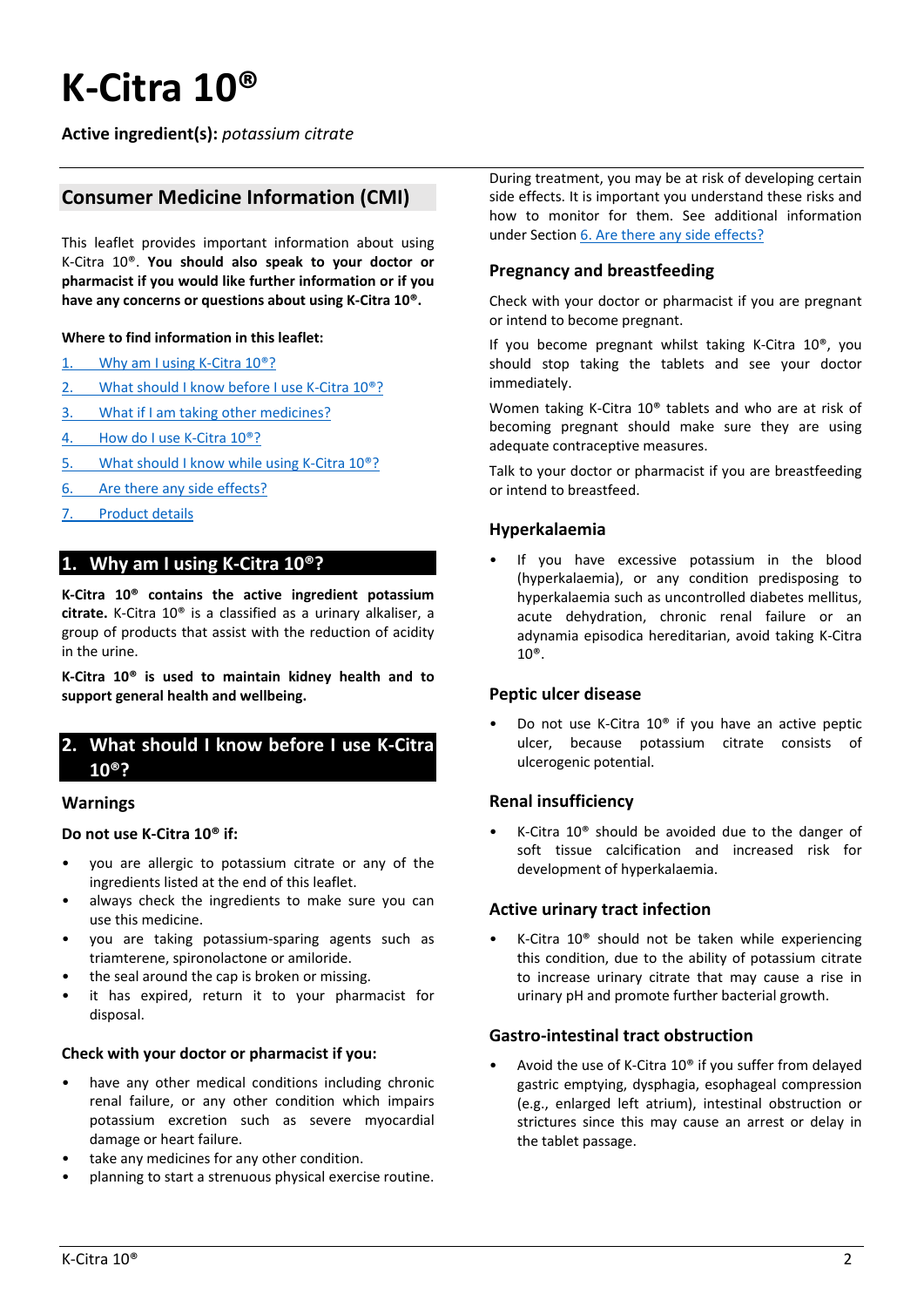# **3. What if I am taking other medicines?**

- Tell your doctor or pharmacist if you are taking any other medicines, including any medicines, vitamins, or supplements that you buy without a prescription from your pharmacy, supermarket, or health food shop.
- Inform your doctor if you are using any potassiumsparing diuretics, such as triamterene, spironolactone or amiloride. Using both K‐Citra 10® and potassium‐ sparing diuretics may increase the risk of developing hyperkalaemia.
- Also avoid taking any other digitalis preparation along with K‐Citra 10®.

Do not exceed the recommended dosage

**Check with your doctor or pharmacist if you are not sure about what medicines, vitamins or supplements you are taking and if these affect K‐Citra 10®.**

## **4. How do I use K‐Citra 10®?**

#### **How much to take / use**

- Take 6‐10 tablets daily in divided doses, or as directed by your healthcare practitioner.
- Take K-Citra 10<sup>®</sup> with a meal.
- Do not exceed the recommended dosage.

### **When to take / use K‐Citra 10®**

- Take K-Citra 10<sup>®</sup> at the same time each day.
- K‐Citra 10® should be used in conjunction with a diet that limit salt intake and encourage high fluid intake of at least two liters of fluid daily.
- Consult with you doctor or pharmacist if you wish to stop taking K‐Citra 10®.

### **If you forget to take K‐Citra 10®**

• Do not double up on a dose of K‐Citra 10® to make up for a missed dose, rather leave the dose completely and take your next dose the same time as usual when due.

#### **If you use too much K‐Citra 10®**

If you think that you have used too much K‐Citra 10®, you may need urgent medical attention.

#### **You should immediately:**

- phone the Poisons Information Centre (**by calling 13 11 26**), or
- contact your doctor, or
- go to the Emergency Department at your nearest hospital.

**You should do this even if there are no signs of discomfort or poisoning.** 

## **5. What should I know while using K‐Citra 10®?**

#### **Things you should do**

- Remind any doctor, dentist or pharmacist visit that you are using K‐Citra 10®.
- Also inform them if any new medicines are about to be started.

#### **Things you should not do**

- Do not use K‐Citra 10® for any other complaint or condition other than directed by your doctor or pharmacist.
- It is not safe to share your medication with another person presenting with similar symptoms.

#### **Hyperkalaemia**

In patients with impaired mechanisms for excreting potassium citrate, administration can result in hyperkalaemia and cardiac arrest. Ensure you consult with your doctor for regular blood tests for your potassium levels.

#### **Gastro‐intestinal bleeding**

Consult with your doctor if you experience tarry, black, or bleeding stools.

#### **Looking after your medicine**

- Store below 30°C.
- Do not use if the seal around the cap is broken or missing.

Follow the instructions on how to take care of your medicine properly.

Store it in a cool dry place away from moisture, heat, or sunlight; for example, do not store it:

- in the bathroom or near a sink, or
- in the car or on windowsills.

#### **Keep it where young children cannot reach it.**

### **Getting rid of any unwanted medicine**

If you no longer need to use this medicine or it is out of date, take it to any pharmacy for safe disposal.

Do not use this medicine after the expiry date.